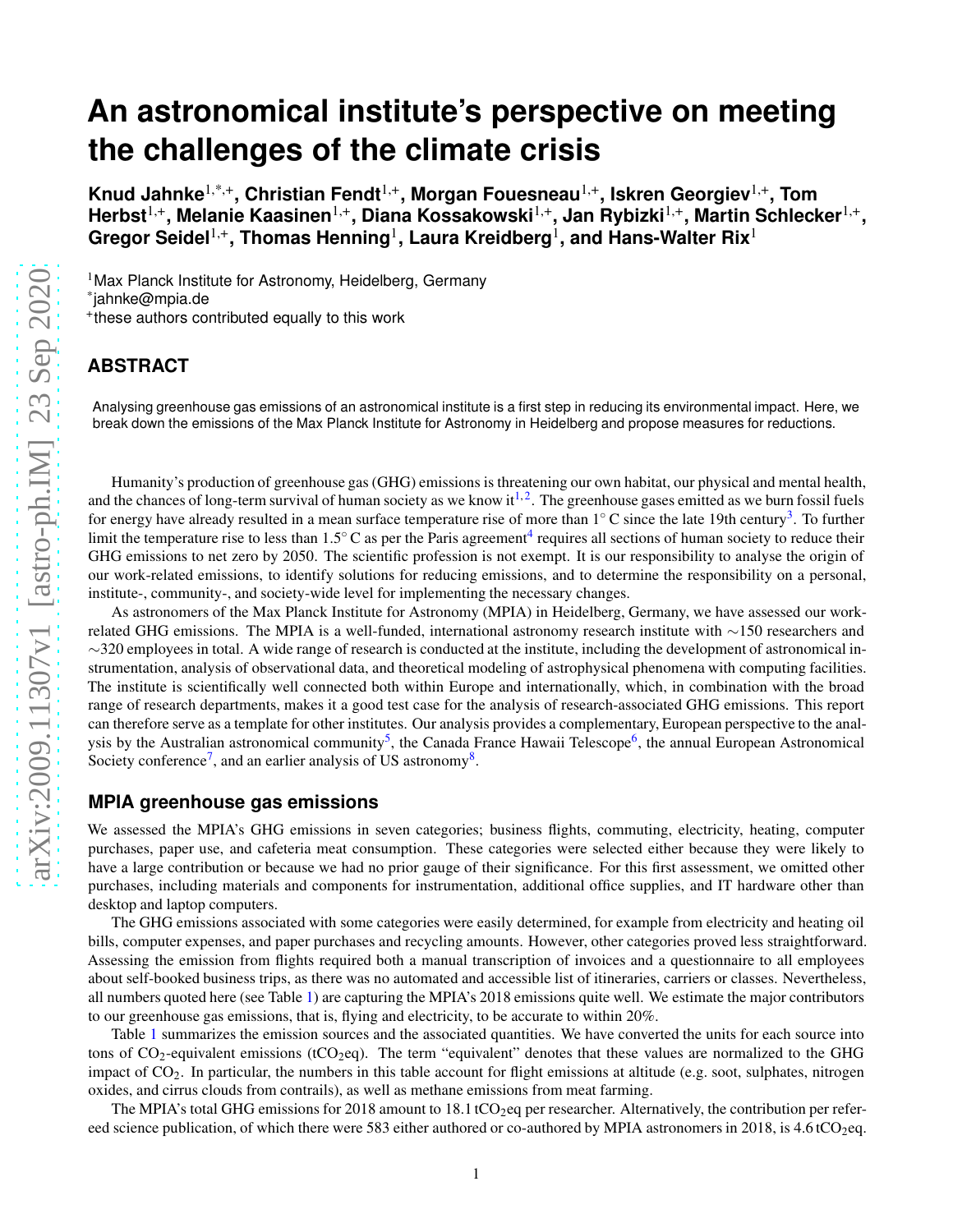<span id="page-1-0"></span>

| <b>Source</b>               | Amount               | $CO2$ eq    | $CO2$ eq/researcher | Percentage $(\% )$ |
|-----------------------------|----------------------|-------------|---------------------|--------------------|
| Travel (air)                | 1030 flights         | 1280t       | 8.5t                | 47                 |
| Electricity (on/off campus) | 3,400,000 kWh        | 779 t       | 5.2t                | 29                 |
| Heating (oil)               | 150,0001             | 446 t       | 3.0t                | 16                 |
| Commuting (car)             | 792,000 km           | 139t        | 0.9t                |                    |
| Paper / cardboard           | 0.15/7t              | 35t         | 0.2t                |                    |
| Computer (desk-/laptops)    | 57 purchased         | 29t         | 0.2t                |                    |
| Meat (canteen)              | $\overline{1000}$ kg | 16 t        | 0.1t                |                    |
| <b>Total</b>                |                      | $\sim$ 2720 | 18.1t               | $100\%$            |

**Table 1.** Summary of the MPIA's GHG emissions in 2018. Note that electricity includes both consumption at the MPIA campus, as well as in external supercomputing centers used by MPIA.

However, regardless of the chosen denominator, these metrics have caveats in attribution. For example a substantial part of the institute's emissions results from instrumentation projects that will lead to future publications but at the same time, we also do not account for the emissions associated with the construction of observing facilities used in the 2018 papers; also simulations can take months to years.

The MPIA's astronomy-related GHG emissions per researcher in 2018 were an alarming ∼3 times higher than the German target for 2030 (in line with the Paris Agreement; see Figure [1\)](#page-2-0)<sup>[9–](#page-5-0)[11](#page-5-1)</sup>. Moreover, the per-researcher emissions are ∼60% higher than for the average German resident, whose annual 2018 GHG emissions (by consumption) were  $11.6 \text{ tCO}_2$ eq<sup>[9,](#page-5-0)[12,](#page-5-2)[13](#page-5-3)</sup> (GHG emissions by consumption per adult resident were  $14.0 \text{ tCO}_2 \text{eq}^{12}$  $14.0 \text{ tCO}_2 \text{eq}^{12}$  $14.0 \text{ tCO}_2 \text{eq}^{12}$ . Of course, these numbers just compare the work-related contributions of MPIA researchers to the Paris target and German averages, neglecting the additional emissions associated with non-research related "private" emissions by MPIA researchers, as for example housing, clothing, private mobility, or food.

Few comparisons exist in the astronomical context. We therefore compare the MPIA's emissions to the assessment by the Australian astronomical community<sup>[5](#page-4-4)</sup>. The MPIA's per astronomer emissions are approximately half that of the Australian astronomer, which amount to  $42 \text{ tCO}_2$  per capita (see Figure [1\)](#page-2-0). Note that we calculated flight emissions using the model by atmosfair.de<sup>[14](#page-5-4)</sup>, which estimates approximately double the emissions of the Qantas calculator<sup>[15](#page-5-5)</sup> used for the original Australian assessment<sup>[5](#page-4-4)</sup>. Adjusting the reported Australian number by this factor, the MPIA's flight emissions are similar or somewhat lower than that for the Australian astronomical community. The second major contributor to the MPIA's GHG emissions is our electricity consumption, at  $\sim$ 5 tCO<sub>2</sub>eq per astronomer. In contrast, the electricity-related emission, at 22 tCO<sub>2</sub>eq per astronomer, dominated the Australian astronomer's GHG emissions. The MPIA's electricity consumption mainly results from our computing needs, which for 2018 also included the use of supercomputing facilities in Garching (Max Planck Computing and Data Facility), and at the University of Stuttgart for a specific large-scale simulation project. However, the difference to Australia in electricity-related emissions is almost completely due to the different carbon intensity for electricity production: Whereas fossil fuel sources contributed 83% to Australia's generation of electricity in  $2018^{16}$  $2018^{16}$  $2018^{16}$ , the contribution in Germany was  $\sim$ 47%<sup>[17](#page-5-7)</sup>, and MPIA's delivery contracts have a carbon intensity even substantially below that. Thus, for the Australian, community the electricity usage for computing is calculated to require  $0.905 \text{ kgCO}_2/\text{kWh}$ , whereas MPIA's electricity contracts average  $0.23 \text{ kgCO}_2/\text{kWh}$ . Lastly, we note that the MPIA's heating oil emissions in 2018 are comparable to the "campus operation" emissions derived for the Australian community (both  $3 tCO<sub>2</sub>$ eq per researcher), which are extrapolated from the building power requirements of one institute.

#### **Potential measures to reduce emissions**

To reduce our astronomy-related GHG emissions, we need to identify which measures will be effective and need implementation at which level, i.e. at the level of the individual researchers, the MPIA, the Max Planck Society, the astronomical community, or human society in general. Each institute will face its specific challenges. For example, we have identified the high carbon intensity of MPIA's heating, which needs to be addressed at the institute level, but other measures need changes across the astronomical community. Measures and responsibilities can only be identified once the GHG emissions have been quantified.

#### **Flying**

Flight-related GHG emissions dominate the MPIA's total emissions. Since there is no technology on the horizon that would reduce flight emissions to anything approaching carbon-neutral by 2050, much less 2030, the only way to reduce flight-related emissions is to reduce this form of travel. To do so, we need to identify the destinations and reasons for the air travel.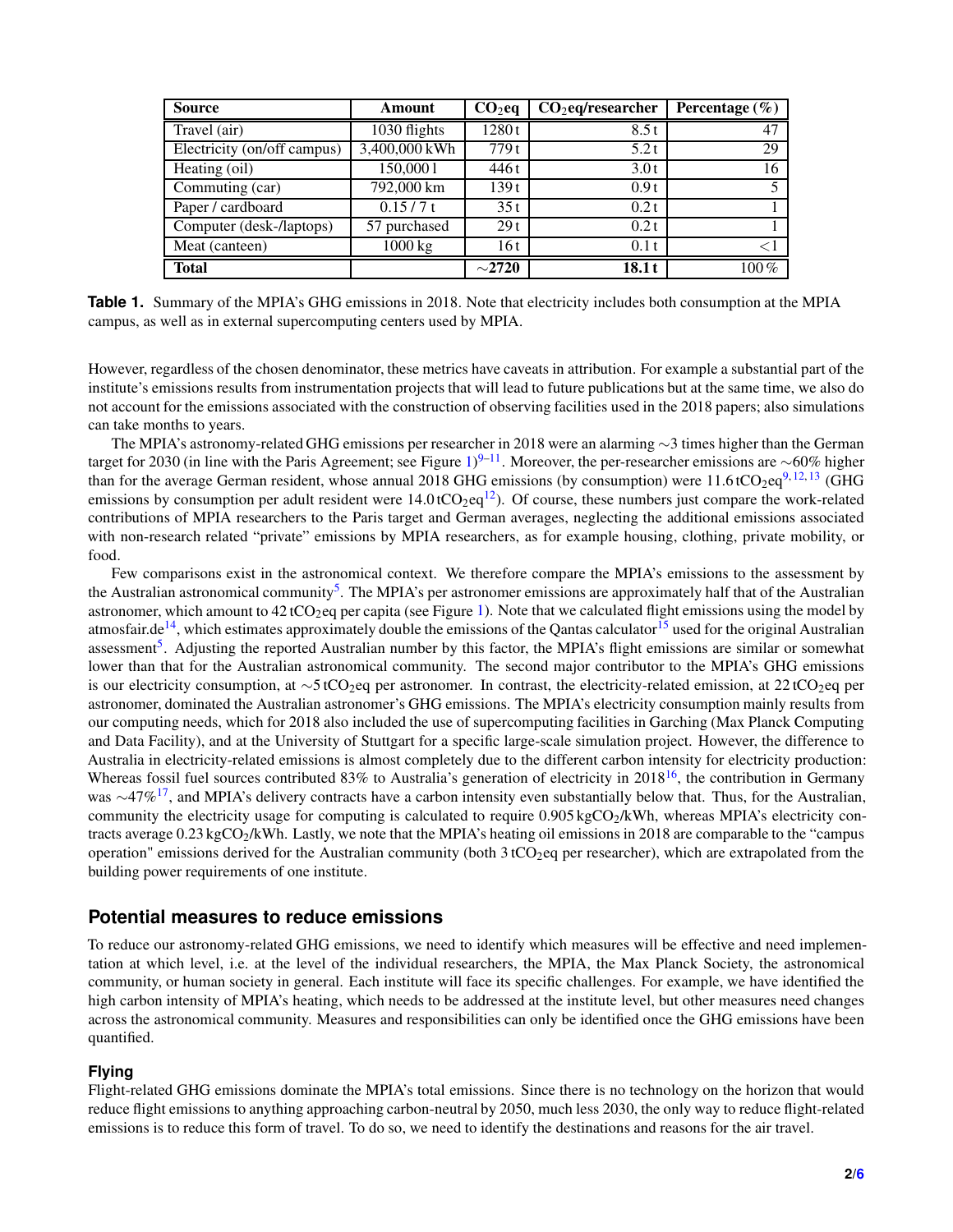<span id="page-2-0"></span>

**Figure 1.** Average annual emissions in 2018 for an Australian and MPIA researcher in tCO<sub>2</sub>eq/yr, broken down by sources. The sources include electricity, flights (converted to the same emission model, see text), observatory operation, office heating, commuting, and 'others', a category that combines office desktop and laptop hardware, paper and cardboard use, and meat consumption. Electricity related emissions include both computing and non-computing consumption, where for Australia computing is accounting for 88% of electricity emissions; we estimate a similar fraction for MPIA. In the plot, the smaller hatched part of the 'Electricity' bar indicates non-computing electrical power. Observatory operation is only given for Australia, while heating, commuting, and sources captured by the 'others' category are only given for MPIA. Therefore, emissions can only be compared between Australia and MPIA for electric power consumption and flights, which amount to 37.0 and 13.7 tCO2eq/yr for Australian and MPIA researchers respectively. The major difference lies in the amount of GHG emissions per kWh electricity, which differs by a factor of ∼4 between the Australian astronomy and the MPIA. These values do not account for all emissions per capita. In particular, emissions not related to work are excluded. The combined MPIA emissions of 18.1 tCO<sub>2</sub>eq/yr and researcher are also compared to the German pledge of a 55% reduction of the 1990 emissions by 2030, plotted per capita in dark green, which is close to 6.8 tCO<sub>2</sub>eq/capita per year $9-11$  $9-11$ .

In Figure [2,](#page-3-0) we break down the MPIA's emissions by destination. A negligible fraction of emissions originates from flights inside Germany, and only 9% from flights with destinations inside Europe (including the Canary Islands). Though small, this European component can be further reduced by replacing air with train travel<sup>[7](#page-4-6)</sup>. Changes to the German public servant's travel law in early 2020 ensure that train trips to well-connected European destinations are now reimbursed, even if they are more expensive than a flight<sup>[18](#page-5-9)</sup>. Moreover, at the individual level, many German researchers have pledged not to fly distances under 1000 km<sup>[19](#page-5-10)</sup>. However, the vast majority of the MPIA's flight emissions ( $>90\%$ ) stem from intercontinental flights, which are dominated by destinations in the USA and Chile. Although we cannot identify the reason for each flight, in general, these international flights are a mix of travel for observation campaigns, instrument commissioning, conferences, seminars, and research visits. To reduce our flight-related emissions, we must identify solutions that enable us to reach the scientific goals of these trips without the need for air travel. The onus here is on the entire astronomical community to change how we work.

Travel for meetings, conferences and collaborations made up a significant fraction of the MPIA's 2018 flights, as will be the case for most astronomical institutes. At that time, video-based alternatives were only used in specific settings. However, the need to continue working during the 2020 Covid-19 pandemic resulted in the substitution of many physical meetings with virtual ones. To reduce our carbon footprint to anything approaching net zero by 2050, the expertise in hosting virtual events that was so rapidly developed during the last few months, should continue to be applied and expanded. To this end, the recommendations of Klöwer et al.<sup>[20](#page-5-11)</sup> are an excellent starting point. They are providing an in-depth analysis of conferencing carbon emissions and an overview of options. Their analysis shows that GHG emissions for in-person meetings will strongly depend on the meeting location relative to the origin of the participants, and they make cases e.g. for fully online meetings and hybrid models with continental in-person meeting "hubs", combined with online connections between hubs, as well as other changes that would drastically reduce the conference-induced emissions. These and other models in combination with a drastically lower number of conferences promise to be an effective measure.

In contrast, we identify reasons for flights for which we have no immediate alternatives. These include, for example, extended in-person collaborative visits, that prove very effective for initiating new projects, and the installation or commissioning of instruments at telescopes including the LBT (Arizona) or the ESO VLT (Chile). Hardware built by the MPIA must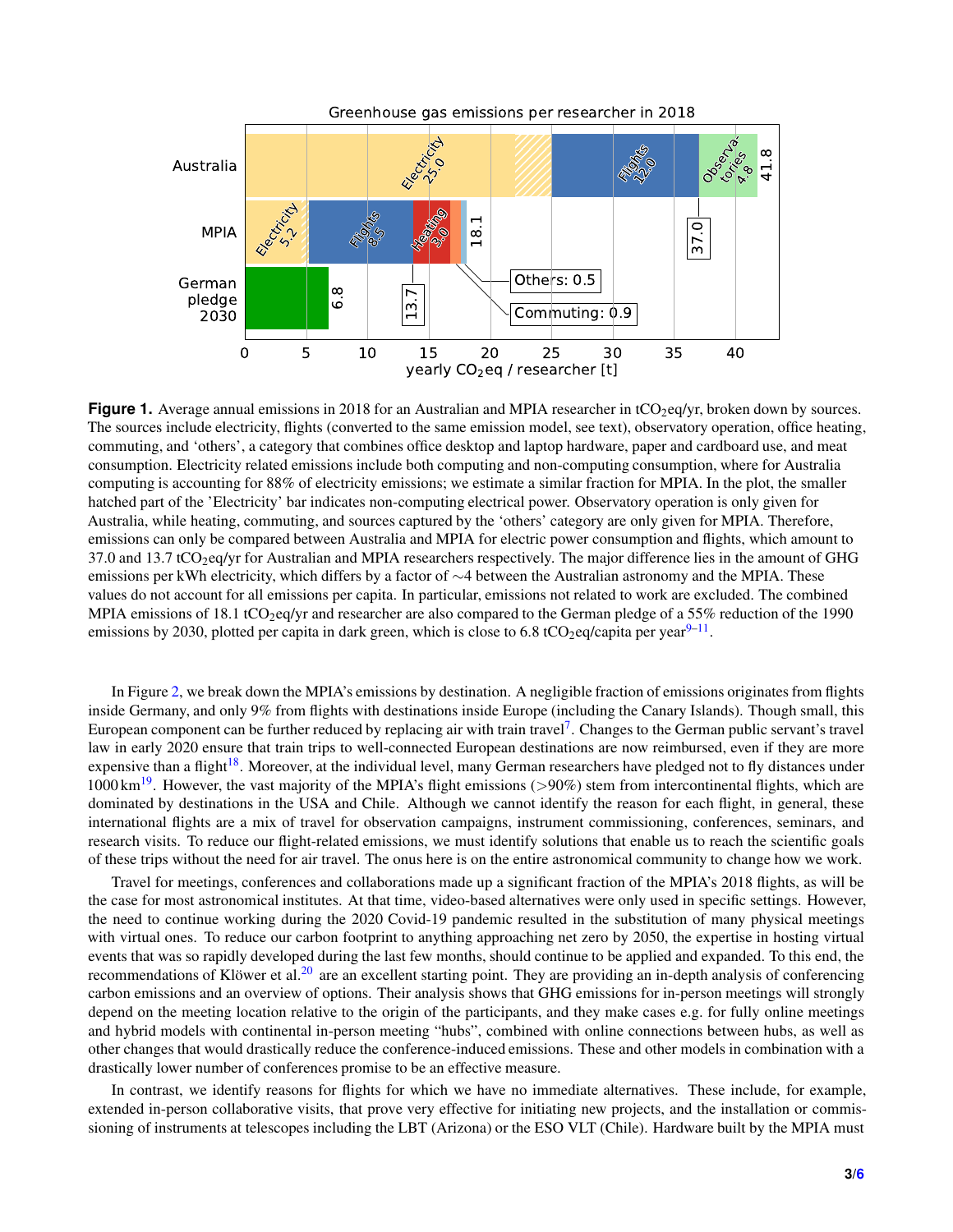<span id="page-3-0"></span>

Flight emissions by destination

**Figure 2.** Relative GHG emissions broken down by flight destination for MPIA employees. Intercontinental flights that cannot be easily replaced by alternative means of transport make up about 91% of flying emissions. This is due to the number of flights, and the high climate impact of each intercontinental flight, primarily due to distance traversed, but also due to greater time averaged emission altitude, for example for nitrogen oxides.

be mounted at a telescope site, tuned, and put into science operations, and as a result expert engineers and astronomers have to be physically present for a larger number of commissioning runs. Hypothetically, some runs could be combined, but this immediately impacts engineering timescales and family boundary conditions that might be complex to solve. The institute and the astro community have to search for measures to address these cases, which at this point are unsolved.

#### **Computing-related Emissions**

The second major contributor to the MPIA's GHG emissions resulted from the electricity production needed for our computing resources – estimated to be 75–90% of our electricity consumption – particularly our use of super-computing facilities. Since large-scale simulations will continue to be an important part of astrophysics also in future decades, we need to identify effective measures to reduce the associated emissions. Note that we did not assess the emissions associated with the manufacture of cluster hardware, only their use.

As is evident from the comparison of the computing-related emissions from the MPIA versus Australian astronomers, the source of electricity generation has the greatest impact on the computing-related carbon footprint. Thus, it is imperative that super-computing facilities be run with renewable energy, and that the electricity required for cooling is minimised. The sources of national/regional energy production are decided at a political level, but the astronomical community, and indeed individual citizens, can collectively campaign for this change. As a mid-term option, super-computing facilities may be moved to locations where renewables are available and less electrical energy is needed for cooling, for example, to Iceland, which has an average of  $0.028$  kgCO<sub>2</sub>eq/kWh emission<sup>[21](#page-5-12)</sup> for produced electricity in August 2020. Additionally, potential idle times, and hence the required amount of hardware, could be reduced by switching to more cloud computing, because there, capacity utilization is generally higher than for local computers<sup>[22](#page-5-13)</sup>. As a community, we should guarantee an efficient use of supercomputing resources. This applies both to code efficiency, as well as regarding the computing architecture that we build up or  $rent^{23,24}$  $rent^{23,24}$  $rent^{23,24}$  $rent^{23,24}$ . All these options will require changes at the institutional and astronomy-community level.

#### **Heating and local energy production**

Finally, we briefly touch on the MPIA's buildings. The use of oil for heating at  $446$  tCO<sub>2</sub>eq is the third largest contributor to the MPIA's GHG emissions. Oil has been used since the institute's buildings were inaugurated in 1976, due to their distance from the city's district heating and gas network. For the future, the only viable and sustainable option for heating the institute is to use ground heat, in combination with an electrically-operated heat pump. This type of heating system is already employed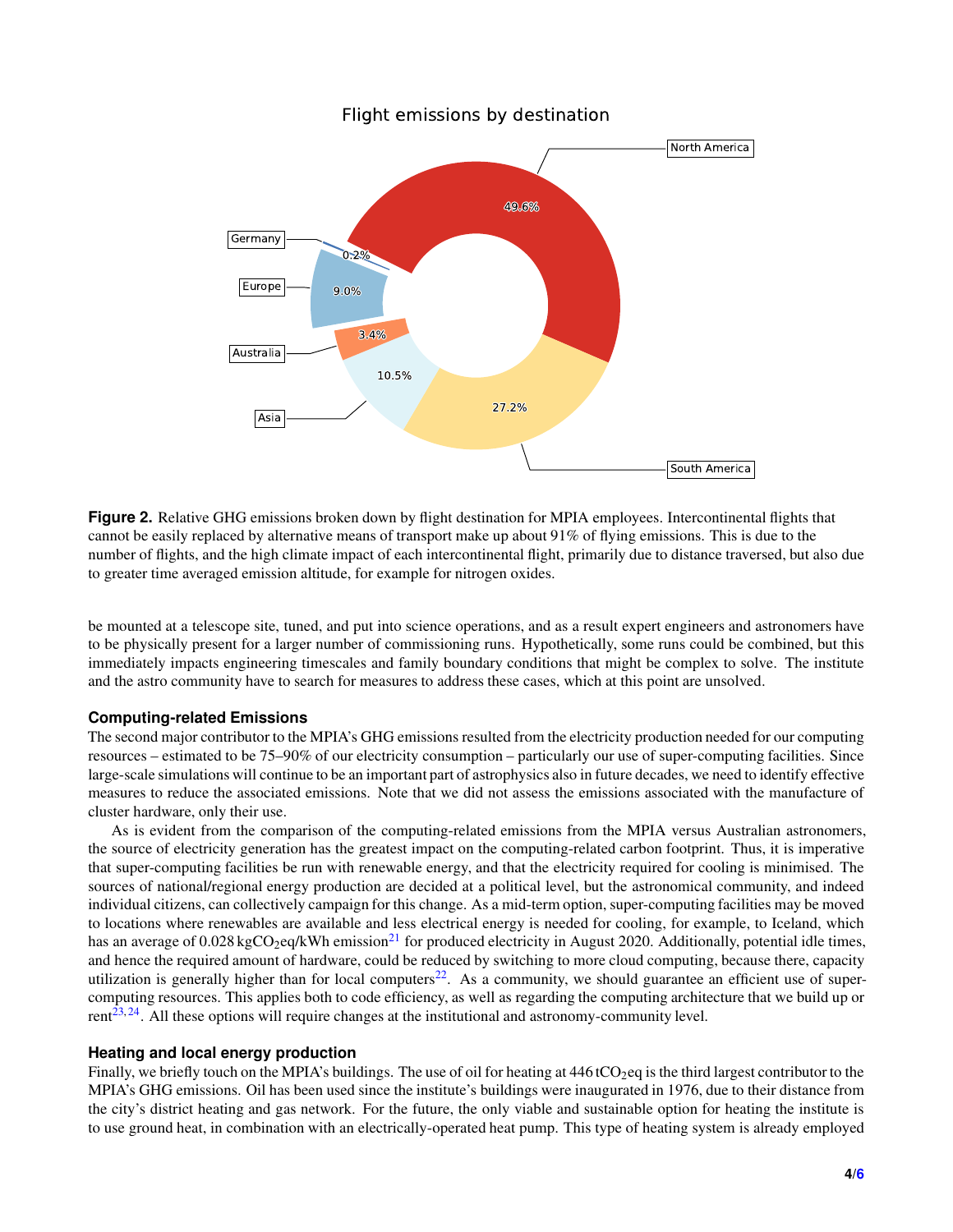at the House of Astronomy, the astronomy education and outreach center built on the MPIA campus in 2011. Not only can this heating system save 50% of energy compared to oil/gas-based systems, but also it can be run carbon-neutral on renewable electricity. Installation of such a heating system can, in principle, be implemented at the institute level, as can improvements to building insulation, which reduce the heating needs. These changes have been proposed for the MPIA and are currently under review.

MPIA's electricity is consumed both on campus for a mix of computing (including cooling), workshops, cleanrooms, and general office consumption, and to a large part in external high-performance computing centers as described above. While the associated carbon emissions will decrease along with Germany's decreasing use of coal and gas for electricity generation, this process will take a long time. We note that the MPIA's utility contracts have a carbon intensity about half that of the German average, and in principle, for a relatively small extra cost, these contracts could be changed to provide 100% renewable electricity. However, many such contracts would not actually lead to more renewable energy being produced, but instead, only formally redistribute renewable electricity volumes or emission certificates between contracts. Thus, in reality other measures would have a greater de facto impact. We proposed a photovoltaic installation on MPIA's roof, also currently under review, which would initially produce ∼10% of MPIA's on-campus electricity consumption at zero additional cost.

### **Conclusion**

We have assessed and summarised the MPIA's research-related emissions for the year 2018, finding that the average MPIA astronomer produced at least 18.1 tCO<sub>2</sub>eq of research-related GHG emissions in that year, a sobering 3 times the emissions needed for Germany to meet its 2030 goals set in accordance with the Paris agreement. We identified the areas in which we produced the most GHG emissions and urge other institutes to conduct their own assessment. Each institute will face a unique set of challenges, depending on its location, funding structure, and fields of research. These challenges can only be addressed once quantified<sup>[25](#page-5-16)</sup>. However, many of the challenges will overlap, as is apparent from our comparison of the MPIA's emissions to those of the Australian astronomical community.

We identified a high carbon cost associated with astronomy-wide issues, but also a few that were institute specific. Overall, work-related travel dominates our carbon footprint and must be addressed as a community. If we continue to travel by air as we do now, we will not meet the required global reduction in  $CO<sub>2</sub>$  emissions. The astronomical community should adopt some of the recommendations of Klöwer et al.<sup>[20](#page-5-11)</sup>, and go beyond them in some respects. The second dominant contribution is the electricity generation for computations on clusters. Changes in the production of electricity are required to address this in the long term, but we can start to partially address this at the institute level with on-site, renewable means of energy production. For example, we have proposed the installation of solar panels on the flat and vacant MPIA roof space. The third highest contribution, which was institute-specific, was the high carbon footprint associated with heating. We have recommended that the heating system be changed to a ground heating system in the future.

We require both a local and community-wide approach to reduce the GHG emissions associated with astronomy research. For this, we need the lead of both our professional organisations (e.g. International Astronomical Union, European and American Astronomical Societies) and funding agencies, as well as the development and leading by example of larger institutes or communities. The political landscape is unlikely to adapt rapidly enough to the evolving climate crisis situation. Instead, we as astronomers need to 'own' our emissions and adapt the culture and technology we use to conduct our research. In doing so, we can set an example for others to follow.

#### <span id="page-4-0"></span>**References**

- <span id="page-4-1"></span>1. McMichael, A. *et al. Climate change and human health: Risks and Responses* (World Health Organisation, 2003).
- <span id="page-4-2"></span>2. Edenhofer, O. *et al.* IPCC, 2014: Summary for Policymakers. (2014).
- <span id="page-4-3"></span>3. Rohde, R. Global Temperature Report for 2019. http://berkeleyearth.org/2019-temperatures-new/. Accessed: 2020-08-03.
- <span id="page-4-4"></span>4. United Nations. The Paris Agreement. https://unfccc.int/process-and-meetings/the-paris-agreement/the-paris-agreement. Accessed: 2020-08-03.
- <span id="page-4-5"></span>5. Stevens, A. R. H., Bellstedt, S., Elahi, P. J. & Murphy, M. T. The imperative to reduce carbon emissions in astronomy. *Nat. Astron.* 4, 843–851 (2020).
- <span id="page-4-6"></span>6. Flagey, N., Thronas, K., Petric, A., Withington, K. & Seidel, M. J. Measuring carbon emissions at the Canada-France-Hawaii Telescope. *Nat. Astron.* 4, 816–818 (2020).
- <span id="page-4-7"></span>7. Burtscher, L. *et al.* The carbon footprint of large astronomy meetings. *Nat. Astron.* 4, 823–825 (2020).
- 8. Marshall, P. J. *et al.* Low-Energy Astrophysics: Stimulating the Reduction of Energy Consumption in the Next Decade. In *astro2010: The Astronomy and Astrophysics Decadal Survey*, vol. 2010, P35 (2009). [arxiv.org/abs/0903.3384.](arxiv.org/abs/0903.3384)